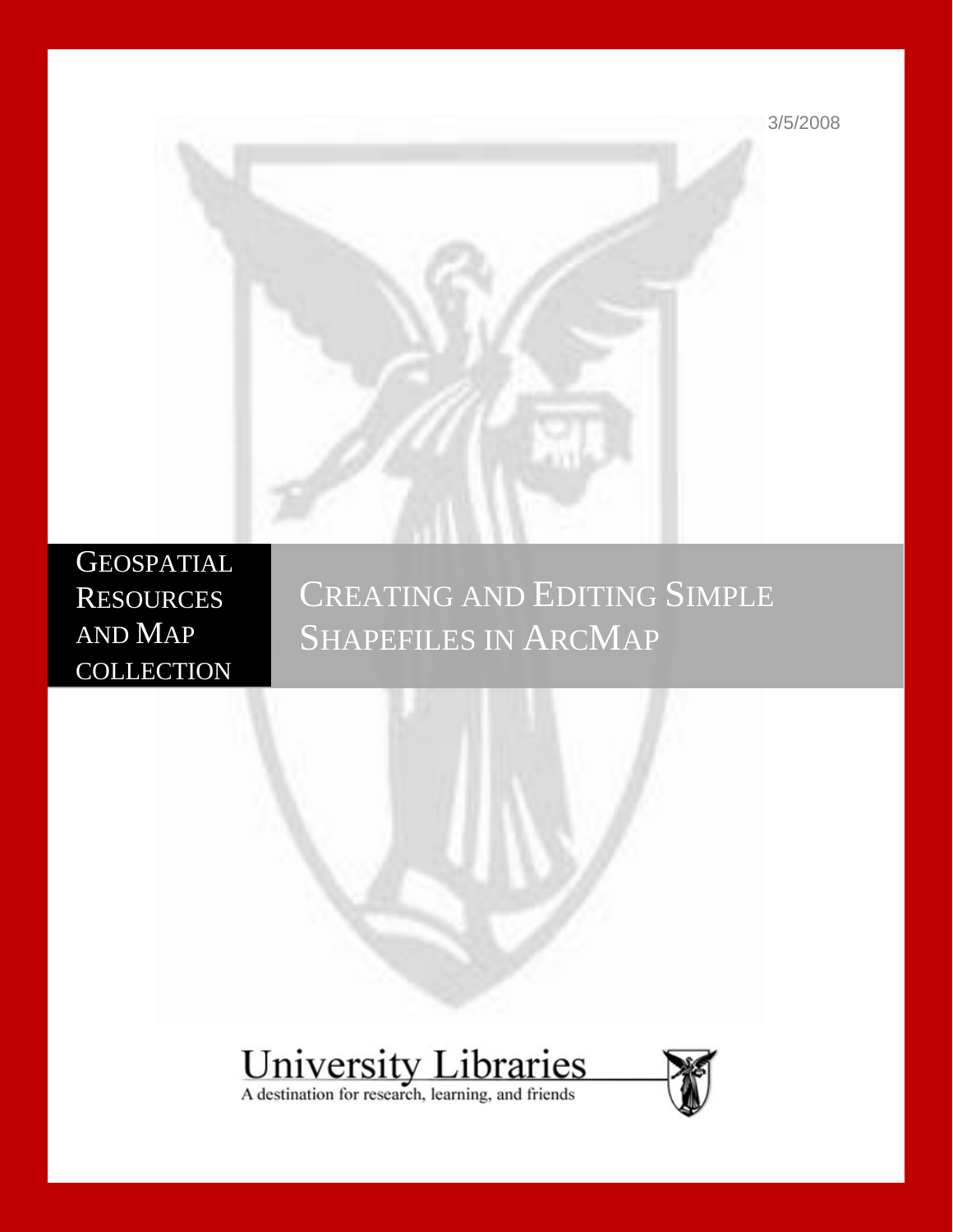## **Creating and Editing Shapefiles in ArcMap**

A shapefile stores map (geographic) features and attribute data that can be used to show a specific location on your map. You may choose from a point, a polyline, or a polygon. This tutorial will walk users through creating a new shapefile and then adding to an ArcMap document.

\*This tutorial is for users who are intermediate users of ESRI's ArcMap software.

### **Creating a New Shapefile**

- 1. **Open** a new ArcMap Document
- 2. To create a new shapefile you can either click on the ArcCatalog button  $\Box$  in ArcMaps main GUI, or you can go through your computer's Start Menu ->All Programs->ArcGIS->ArcCatalog.
- 3. Once ArcCatalog has opened navigate to the folder where you are saving your work in the column on the left. **Click** on the folder that the new shapefile should be stored in. Then go to **File ->New->Shapefile.** (see illustration below)

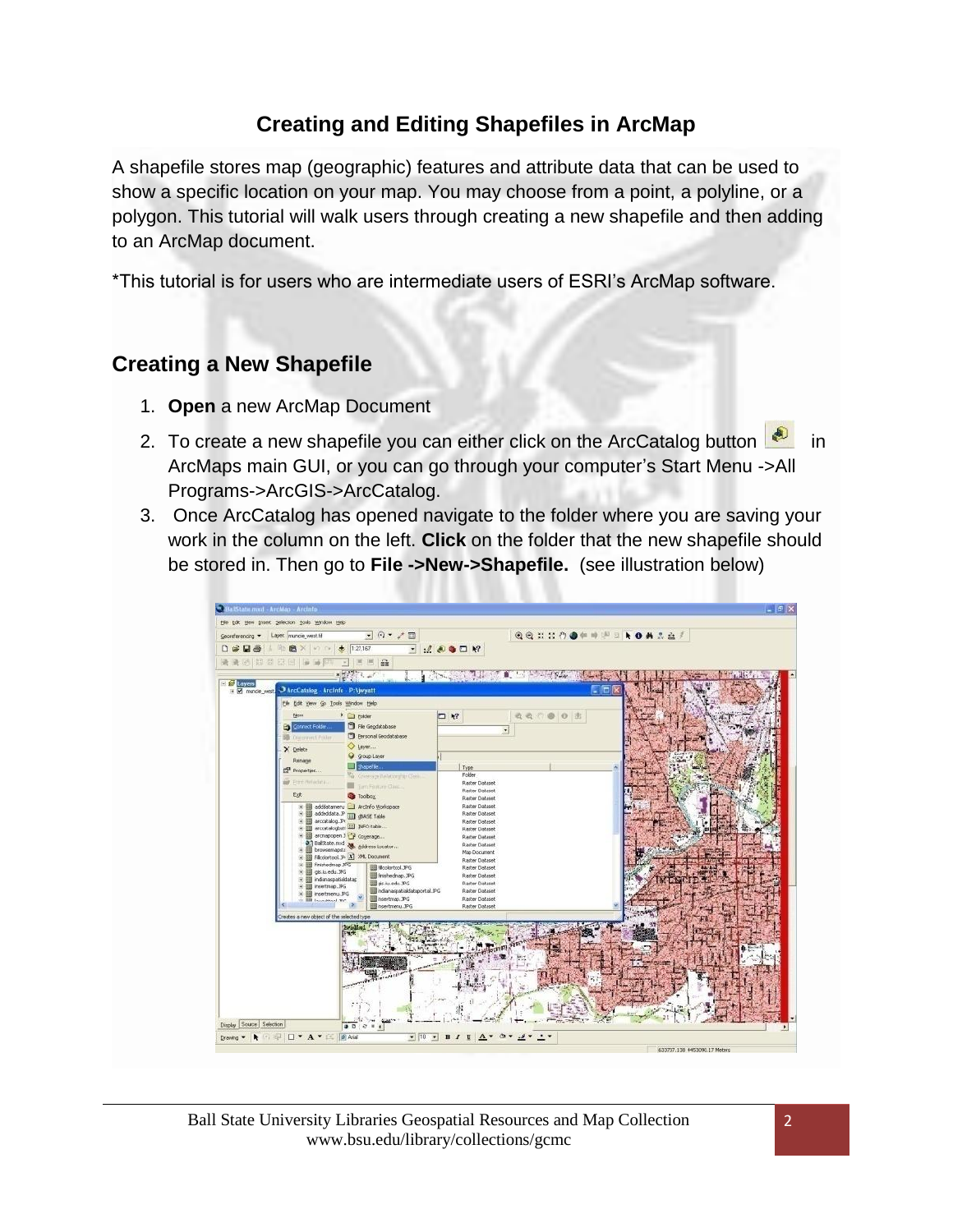- 4. In the *Create New Shapefile* window, you can name your shapefile, and select the type of shapefile you want to add. **Click** on the *Feature Type* drop down box and click on **Polygon**, then click **OK**.
- 5. In the *Description* box on the form it will say *Unknown Coordinate System.* **Hit** the **Edit** button just below this box and choose your preferred coordinate system.
- 6. Hit **OK** (see illustration below)

| Name:                                         | New_Shapefile     |
|-----------------------------------------------|-------------------|
| Feature Type:                                 | Point             |
| <b>Spatial Reference</b>                      | Point<br>Polyline |
|                                               | Polygon           |
| Description:<br>Unknown Coordinate MultiPatch | MultiPoint        |
|                                               |                   |
|                                               |                   |
| <b>Show Details</b>                           | Edit              |

- 7. You should notice that your new shapefile has added to the list of items in your folder in the ArcCatalog menu.
- 8. **Close** ArcCatalog.
- 9. In ArcMap **Click** the **Add Data** button **in the main GUI.**
- 10.**Navigate** to the folder where you saved the shapefile. Depending on what you named it, the title may look different, but look for this icon  $\Box$  ballstate.shp the **.shp** tells you that it is a shapefile, and the image represents a polygon.
- 11.Click on the shapefile then click **Add**. A warning may appear about a missing spatial reference if you didn't select a coordinate system when creating the shapefile. Hit **OK**. The new shapefile will be added in the table of contents (see illustration below).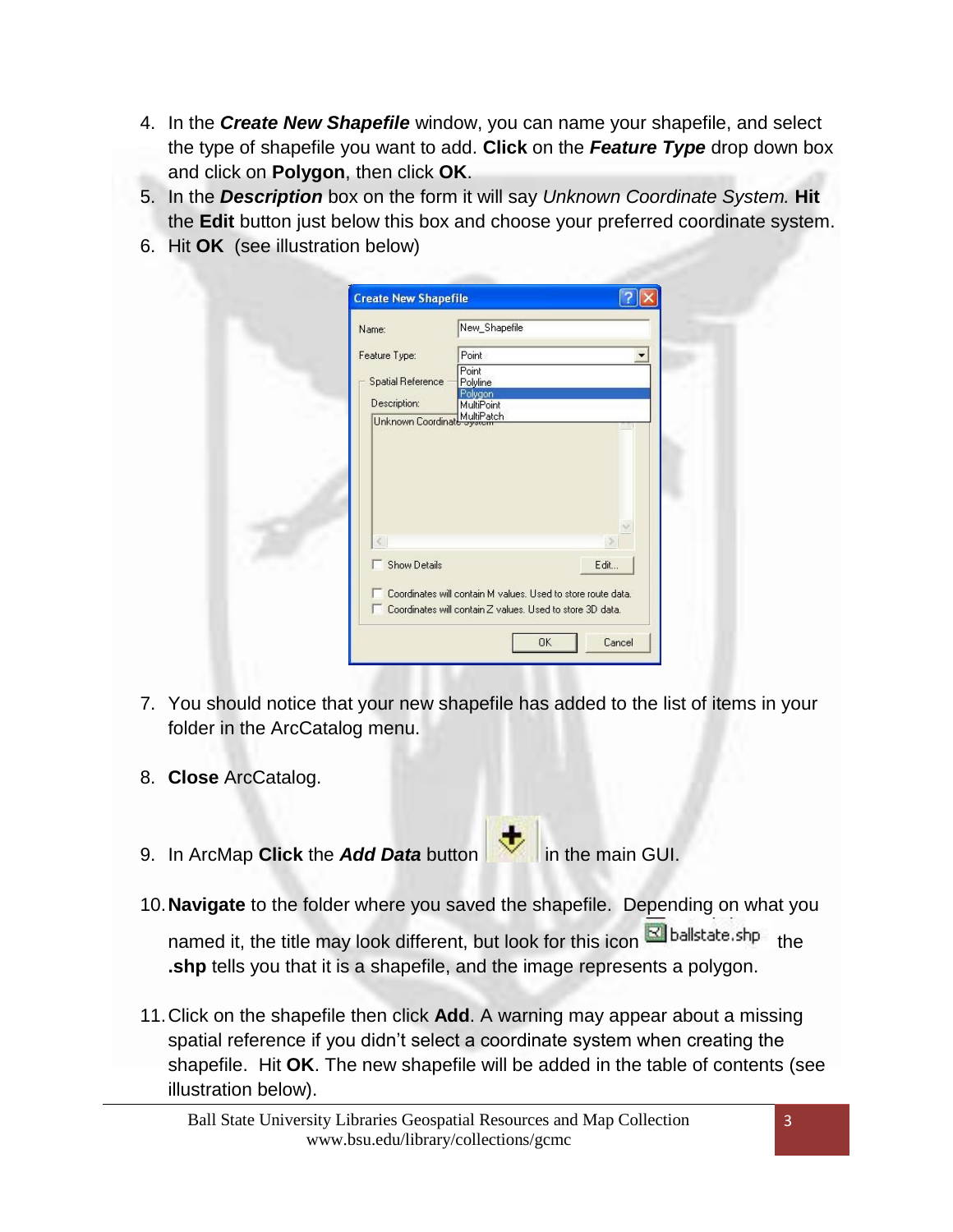

12. After the shapefile is added in the table of contents you can begin editing it.

### **Editing Your Shapefile**

In this part of the tutorial you will learn how to create simple features within your shapefile using the Editor tool. For more detailed instructions on editing a shapefile go to Help in ArcMap and search using the keyword Editing.

*1.* Click on to **View->Toolbars->Editor** (see illustration below) to bring up the *Editor Toolbar.*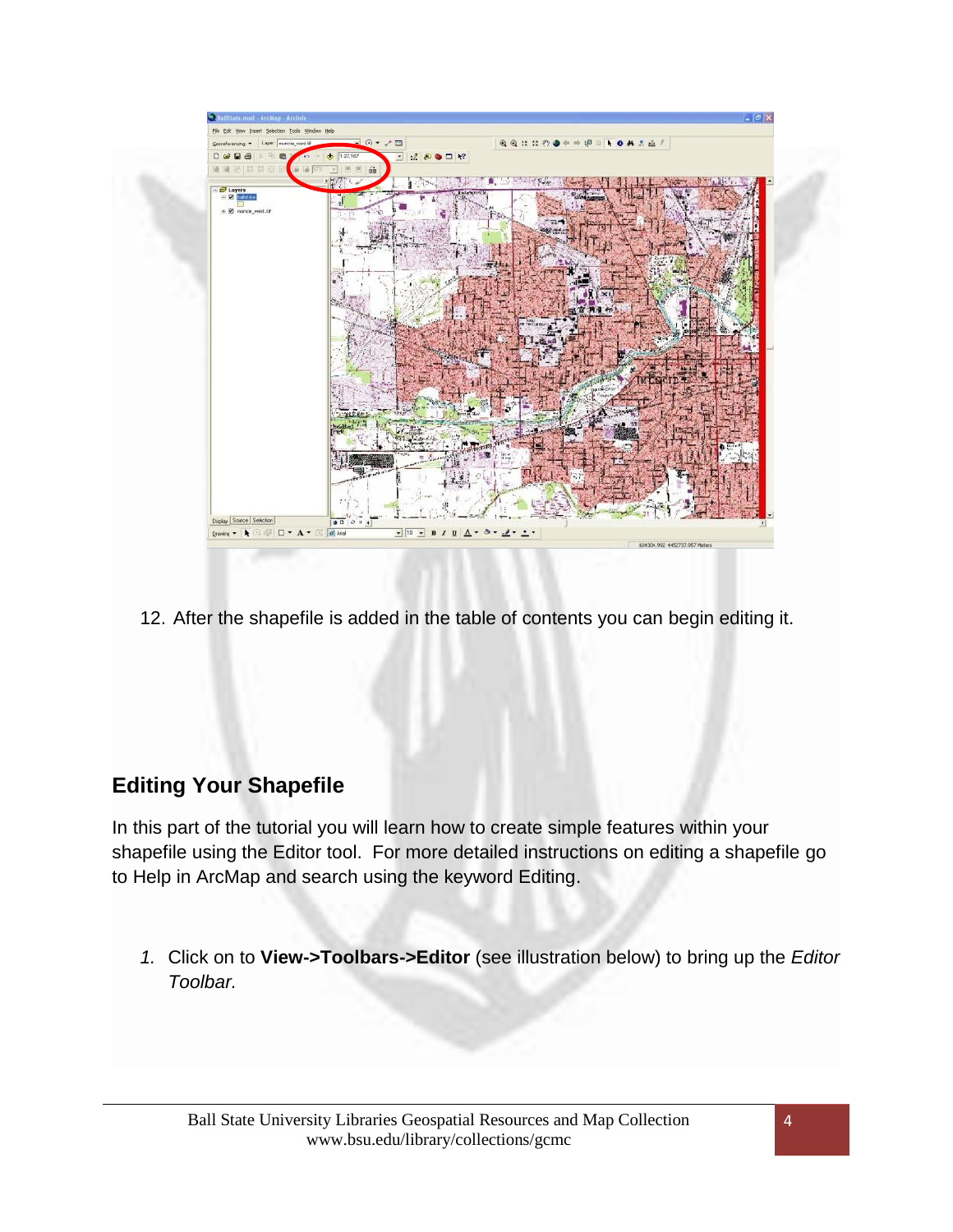|                                     | File Edit View Insert Selection Tools Window Help |                                                                                                                                                                                                         |  |
|-------------------------------------|---------------------------------------------------|---------------------------------------------------------------------------------------------------------------------------------------------------------------------------------------------------------|--|
| Georefere<br>$\mathbb{B}$<br>$\Box$ | Data View<br>Layout View<br>Zoom Data             | $\odot$ -<br>$\star^+$<br>四<br>$ \nabla $<br>$1000$ $R$<br>$\ddot{\mathbf{v}}$<br>$\overline{\tau}$                                                                                                     |  |
| ■国                                  | Zoom Layout<br>Bookmarks                          | $\boldsymbol{\mathsf{x}}$                                                                                                                                                                               |  |
|                                     | <b>Toolbars</b>                                   | Main Menu<br>$\checkmark$                                                                                                                                                                               |  |
|                                     | V Status Bar                                      | 3D Analyst                                                                                                                                                                                              |  |
|                                     | Overflow Annotation                               | Advanced Editing                                                                                                                                                                                        |  |
|                                     | <b>II</b> Scrollbars                              | Animation                                                                                                                                                                                               |  |
|                                     | <b>Es Rulers</b>                                  | Annotation                                                                                                                                                                                              |  |
|                                     | $\sum$ Guides                                     | ArcPad                                                                                                                                                                                                  |  |
|                                     | 鼸<br>Grid                                         | ArcScan<br>COGO                                                                                                                                                                                         |  |
|                                     | Data Frame Properties                             | Cadastral Editor                                                                                                                                                                                        |  |
|                                     |                                                   | Data Frame Tools                                                                                                                                                                                        |  |
|                                     |                                                   | Dimensioning                                                                                                                                                                                            |  |
|                                     |                                                   | Distributed Geodatabase                                                                                                                                                                                 |  |
| Display                             | Source Selection                                  | $\times$ Draw                                                                                                                                                                                           |  |
| Drawing                             | $\Box$ $\star$ $\Lambda$ $\star$<br>(5) 强         | Editor<br>$\frac{1}{\sqrt{10}}$ $\frac{1}{\sqrt{10}}$ B I U $\frac{1}{\sqrt{10}}$ $\frac{1}{\sqrt{10}}$ $\frac{1}{\sqrt{10}}$ B I U U $\frac{1}{\sqrt{10}}$ $\frac{1}{\sqrt{10}}$ $\frac{1}{\sqrt{10}}$ |  |
|                                     |                                                   | Effects<br>293.413 973.054 Unknown Units                                                                                                                                                                |  |
|                                     |                                                   | GPS                                                                                                                                                                                                     |  |
|                                     |                                                   |                                                                                                                                                                                                         |  |
|                                     |                                                   |                                                                                                                                                                                                         |  |
|                                     |                                                   |                                                                                                                                                                                                         |  |
|                                     | <b>Click on the Editor Button</b>                 | Editor ·<br>in the Editor Toolbar. (See illustration                                                                                                                                                    |  |
| below)                              |                                                   |                                                                                                                                                                                                         |  |
|                                     |                                                   |                                                                                                                                                                                                         |  |
|                                     |                                                   |                                                                                                                                                                                                         |  |
|                                     |                                                   |                                                                                                                                                                                                         |  |
|                                     |                                                   |                                                                                                                                                                                                         |  |
| <b>Editor</b>                       |                                                   |                                                                                                                                                                                                         |  |

- 3. In the dropdown menu click **Start Editing**. A window will pop up and list the layers available for editing. Click on your shapefile, and click **Start Editing**.
- 4. Click on the **Sketch Tool** next to the *Editor Button*, and begin drawing your shapefile. This is very similar to creating a line drawing in Microsoft Office programs. **Click** the map where you want the beginning of the shape to be, and then continue clicking at each corner or where you want to place a vertex (a point capable of manipulation).